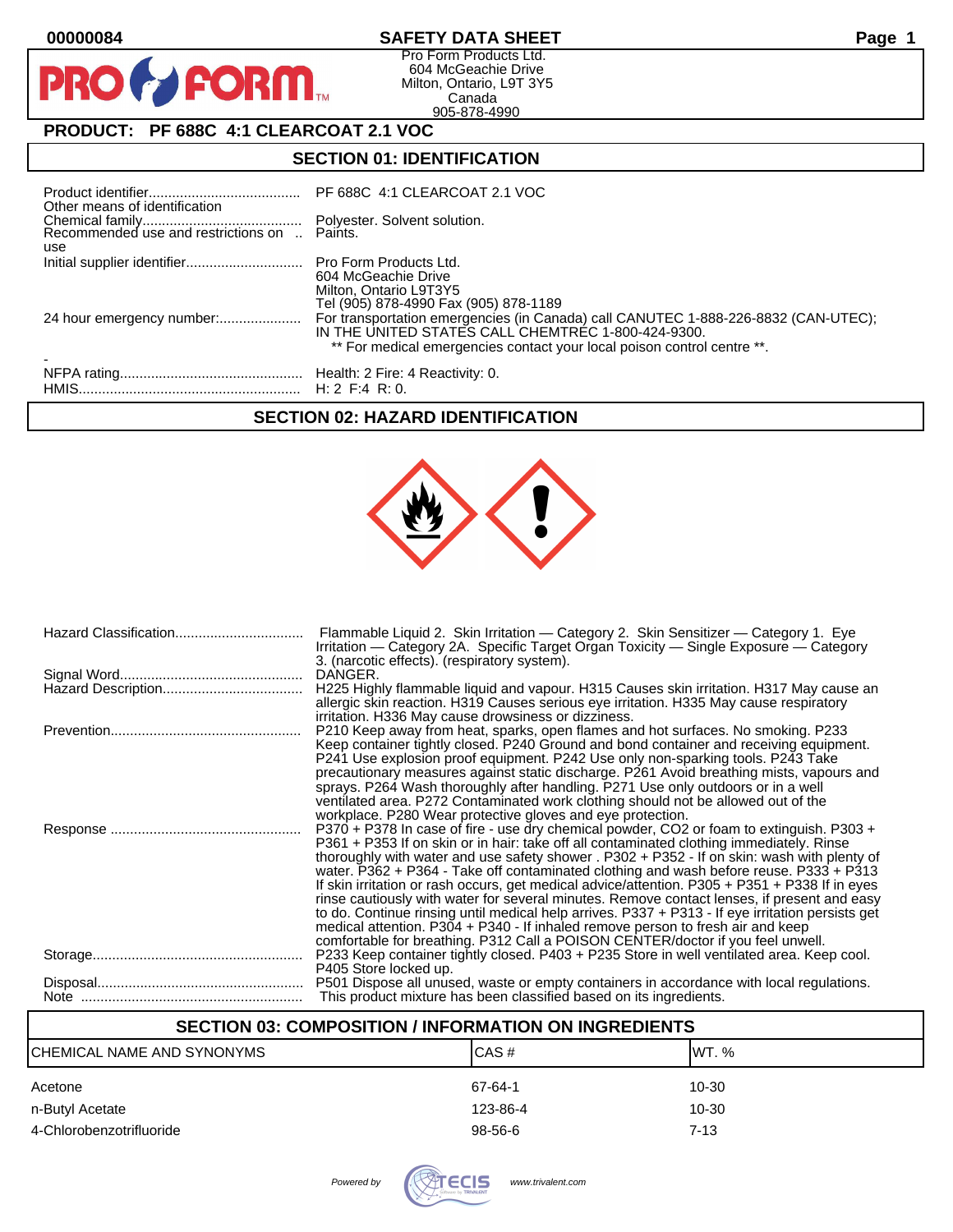#### **00000084 SAFETY DATA SHEET Page 2**

## **PRODUCT: PF 688C 4:1 CLEARCOAT 2.1 VOC**

## **SECTION 03: COMPOSITION / INFORMATION ON INGREDIENTS**

tert-Butyl acetate 540-88-5 7-13

Bis (1,2,2,6,6- Pentamethyl-4- Piperidyl) Sebacate 41556-26-7 0.1-1

<<The actual concentration(s) withheld as a trade secret>> .

## **SECTION 04: FIRST-AID MEASURES**

|                                                                  | Remove all contaminated clothing and immediately wash the exposed areas with copious<br>amounts of water for a minimum of 30 minutes or up to 60 minutes for critical body areas. If<br>irritation persists, seek medical attention.                                                                                                                                                             |
|------------------------------------------------------------------|--------------------------------------------------------------------------------------------------------------------------------------------------------------------------------------------------------------------------------------------------------------------------------------------------------------------------------------------------------------------------------------------------|
|                                                                  | In case of contact, immediately flush eyes, keeping eyelids open, with plenty of water for at<br>least 15 minutes. Obtain medical attention.                                                                                                                                                                                                                                                     |
|                                                                  | If inhaled, remove to fresh air. If not breathing, give artificial respiration. If breathing is<br>difficult, give oxygen, obtain medical attention.                                                                                                                                                                                                                                             |
|                                                                  | If ingestion is suspected, contact physician or poison control center immediately. Do not induce vomiting. If spontaneous vomiting occurs have victim lean forward with head down<br>to prevent aspiration of fluid into the lungs. Never give anything by mouth to an                                                                                                                           |
| Most important symptoms and effects,<br>whether acute or delayed | unconscious person.<br>Harmful if swallowed, in contact with skin or if inhaled. Vapors have a narcotic effect and<br>may cause headache, fatigue, dizziness and nausea. May cause respiratory irritation. Can<br>cause skin sensitization. Causes skin and eye irritation. Symptoms may include stinging,<br>tearing, redness, swelling, and blurred vision. Direct contact with eyes may cause |
|                                                                  | temporary irritation.<br>Treat victims symptomatically. In the event of an incident involving this product ensure that medical authorities are provided a copy of this safety data sheet.                                                                                                                                                                                                        |

## **SECTION 05: FIRE-FIGHTING MEASURES**

| Suitable and unsuitable extinguishing<br>media                                                                     | "Alcohol" foam, CO2, dry chemical. Do not use water in a jet.                                                                                                                                                                                                                                                                                                                                                                                                                                                                                                                                                                                                                                                                                                                                                                    |
|--------------------------------------------------------------------------------------------------------------------|----------------------------------------------------------------------------------------------------------------------------------------------------------------------------------------------------------------------------------------------------------------------------------------------------------------------------------------------------------------------------------------------------------------------------------------------------------------------------------------------------------------------------------------------------------------------------------------------------------------------------------------------------------------------------------------------------------------------------------------------------------------------------------------------------------------------------------|
| Specific hazards arising from the<br>hazardous product, such as the nature of<br>any hazardous combustion products | Extremely flammable. Thermal decomposition products are toxic. May include: Oxides of<br>carbon (CO, CO2). Hydrocarbons and traces of chlorine compounds.                                                                                                                                                                                                                                                                                                                                                                                                                                                                                                                                                                                                                                                                        |
| Special protective equipment and<br>precautions for fire-fighters                                                  | Acetone is a highly flammable liquid. It is easily ignited in the presence of heat, an ignition<br>source such as a naked flame or a spark (including electrostatic discharge). Aqueous<br>solutions of acetone can also ignite. Acetone vapors are heavier than air and can travel a<br>long distance to an ignition source and cause flashback. Firefighter should be equipped<br>with self-contained breathing apparatus and full protective clothing to protect against<br>potentially toxic and irritating fumes. Solvent vapours may be heavier than air and may<br>build up and travel along the ground to an ignition source, which may result in a flash back<br>to the source of the vapours. Cool fire-exposed containers with cold water spray. Heat will<br>cause pressure buildup and may cause explosive rupture. |

## **SECTION 06: ACCIDENTAL RELEASE MEASURES**

| Personal precautions, protective<br>equipment and emergency procedures | No action shall be taken involving any personal risk or without suitable training. Isolate area<br>and keep unauthorized people away. Do not walk through spilled material. Wear<br>recommended protective equipment. Ventilate. Open windows and doors to allow air<br>circulation. Dike area to prevent spreading. The use of absorbent socks or spill pillows<br>may be required. Stop leak if safe to do so. Prevent runoff into drains, sewers, and other<br>waterways. Take precautions against static discharge. Use non-sparking tools and<br>equipment to pick up the spilled material. Equipment should be grounded. |
|------------------------------------------------------------------------|--------------------------------------------------------------------------------------------------------------------------------------------------------------------------------------------------------------------------------------------------------------------------------------------------------------------------------------------------------------------------------------------------------------------------------------------------------------------------------------------------------------------------------------------------------------------------------------------------------------------------------|
| Methods and materials for containment<br>and cleaning up               |                                                                                                                                                                                                                                                                                                                                                                                                                                                                                                                                                                                                                                |
| Leak/spill                                                             | Avoid all personal contact. Evacuate all non-essential personnel. Ventilate. Eliminate all<br>sources of ignition. Contain the spill. Absorb with an inert dry material and place in an<br>appropriate waste container. Spilled material and water rinses are classified as chemical<br>waste, and must be disposed of in accordance with current local, provincial, state, and<br>federal regulations. Prevent runoff into drains, sewers, and other waterways.                                                                                                                                                               |

#### **SECTION 07: HANDLING AND STORAGE**

Precautions for safe handling.................... Extremely flammable. Keep away from heat, sparks, and open flame. Ground handling equipment. Prevent accumulation of electrostatic charges. Always adopt precautionary measures against build-up of static which may arise from appliances, handling and the containers in which product is packed. Avoid all skin contact and ventilate adequately, otherwise wear an appropriate breathing apparatus. Avoid breathing vapours or mist. Handle and open container with care. Employees should wash hands and face before eating or drinking.

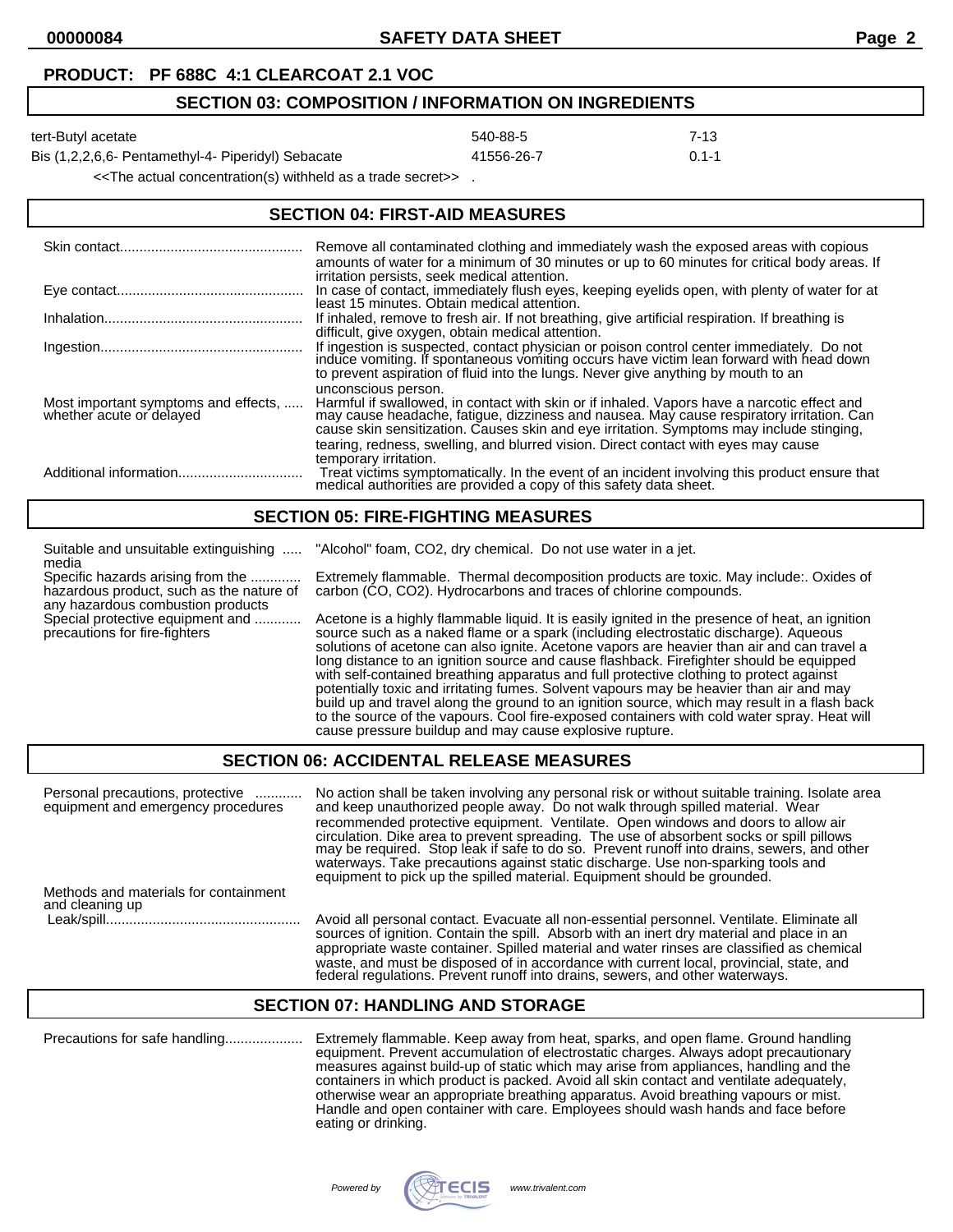## **PRODUCT: PF 688C 4:1 CLEARCOAT 2.1 VOC**

#### **SECTION 07: HANDLING AND STORAGE**

Conditions for safe storage, including any Keep away from heat, sparks, and open flames. Keep container closed when not in use. incompatibilities Use explosion proof equipment in areas where vapour concentrations can become ignitable. Store away from oxidizing and reducing materials. Store away from sunlight. Store in a cool and dry place, for product integrity. Do not cut, grind or weld on or near container, do not expose containers to heat, flame, sparks, static electricity , or other sources of ignition: the containers may explode and cause injury or death.

#### **SECTION 08: EXPOSURE CONTROLS / PERSONAL PROTECTION**

| <b>INGREDIENTS</b>                                                                                                                                                                                                                                                                                                                               | <b>TWA</b>      | <b>ACGIH TLV</b><br><b>STEL</b>                                                                                                                                                                                                                                                                                                                                                                                                                                                                                         | <b>OSHA PEL</b><br>PEL | <b>STEL</b>     | <b>NIOSH</b><br>REL       |
|--------------------------------------------------------------------------------------------------------------------------------------------------------------------------------------------------------------------------------------------------------------------------------------------------------------------------------------------------|-----------------|-------------------------------------------------------------------------------------------------------------------------------------------------------------------------------------------------------------------------------------------------------------------------------------------------------------------------------------------------------------------------------------------------------------------------------------------------------------------------------------------------------------------------|------------------------|-----------------|---------------------------|
| Acetone                                                                                                                                                                                                                                                                                                                                          | 250 ppm TLV     | 500 ppm                                                                                                                                                                                                                                                                                                                                                                                                                                                                                                                 | $1,000$ ppm            | Not established | $250$ ppm                 |
|                                                                                                                                                                                                                                                                                                                                                  |                 | CA ON: 500ppm (TWA); 750ppm (STEL)                                                                                                                                                                                                                                                                                                                                                                                                                                                                                      |                        |                 |                           |
| n-Butyl Acetate                                                                                                                                                                                                                                                                                                                                  | 50 ppm          | $150$ ppm                                                                                                                                                                                                                                                                                                                                                                                                                                                                                                               | $150$ ppm              | 200 ppm         | 150 ppm / STEL 200<br>ppm |
|                                                                                                                                                                                                                                                                                                                                                  |                 | CA ON: 50ppm (TWA), 150ppm (STEL)                                                                                                                                                                                                                                                                                                                                                                                                                                                                                       |                        |                 |                           |
| 4-Chlorobenzotrifluoride                                                                                                                                                                                                                                                                                                                         | Not established | Not established                                                                                                                                                                                                                                                                                                                                                                                                                                                                                                         | Not established        | Not established | Not established           |
| tert-Butyl acetate                                                                                                                                                                                                                                                                                                                               | 200 ppm         | Not established                                                                                                                                                                                                                                                                                                                                                                                                                                                                                                         | $200$ ppm              | Not established | 200 ppm                   |
|                                                                                                                                                                                                                                                                                                                                                  |                 | CA ON: 50ppm (TWA), 150ppm (STEL)                                                                                                                                                                                                                                                                                                                                                                                                                                                                                       |                        |                 |                           |
| Bis (1,2,2,6,6-<br>Pentamethyl-4- Piperidyl)<br>Sebacate                                                                                                                                                                                                                                                                                         | Not established | Not established                                                                                                                                                                                                                                                                                                                                                                                                                                                                                                         | Not established        | Not established | Not established           |
| Appropriate engineering controls                                                                                                                                                                                                                                                                                                                 |                 | Provide natural or mechanical ventilation to control exposure levels below airborne<br>exposure limits. Local mechanical exhaust ventilation should be used at sources of air<br>contamination, such as open process equipment, or during purging operations, to capture<br>gases and fumes that may be emitted. Standard reference sources regarding industrial<br>ventilation (ie. ACGIH industrial ventilation) should be consulted for guidance about<br>adequate ventilation. Explosion-proof exhaust ventilation. |                        |                 |                           |
| Personal Protective Equipment<br>Wear skin protection equipment. The selection of skin protection equipment depends on<br>the nature of the work to be performed. In the case of mixtures, consisting of several<br>substances, the protection time of the gloves cannot be accurately estimated. Contact<br>glove supplier for recommendations. |                 |                                                                                                                                                                                                                                                                                                                                                                                                                                                                                                                         |                        |                 |                           |
|                                                                                                                                                                                                                                                                                                                                                  |                 | Liquid chemical goggles. Chemical safety goggles and full faceshield if a splash hazard<br>exists.                                                                                                                                                                                                                                                                                                                                                                                                                      |                        |                 |                           |
|                                                                                                                                                                                                                                                                                                                                                  |                 | Local exhaust ventilation is recommended. Wear an appropriate, properly fitted respirator<br>when contaminant levels exceed the recommended exposure limits.                                                                                                                                                                                                                                                                                                                                                            |                        |                 |                           |
| Wear adequate protective clothes.<br>Safety boots per local regulations.                                                                                                                                                                                                                                                                         |                 |                                                                                                                                                                                                                                                                                                                                                                                                                                                                                                                         |                        |                 |                           |
| Emergency showers and eye wash stations should be available. Employees should wash<br>their hands and face before eating, drinking, or using tobacco products.                                                                                                                                                                                   |                 |                                                                                                                                                                                                                                                                                                                                                                                                                                                                                                                         |                        |                 |                           |

## **SECTION 09: PHYSICAL AND CHEMICAL PROPERTIES**

| Appearance/Physical state                      | Liquid.<br>Clear.                                 |
|------------------------------------------------|---------------------------------------------------|
|                                                | Characteristic odour. Solvent odour.              |
|                                                | Not available.                                    |
|                                                | Not applicable.                                   |
| Melting / Freezing point (deg C)               | $<$ -33 °C.                                       |
| Initial boiling point / boiling range (deg C). | > 56 °C.                                          |
| Flash point (deg C), method                    | -18°C. (estimate; lowest flash point ingredient). |
|                                                | Moderate.                                         |
| Flammability (solids and gases)                | Not applicable. Flammable liquid.                 |
| Upper flammable limit (% vol)                  | 12.6.                                             |
| Lower flammable limit (% vol)                  | 0.9.                                              |
| Vapour pressure (mm Hg)                        | Not available.                                    |
|                                                | $>1$ .                                            |
| Relative Density (Specific Gravity)            | 0.984.                                            |
|                                                | 8.22.                                             |
|                                                | Slightly soluble in water.                        |
| Partition coefficient - n-octanol/water        | Not available.                                    |
| Auto ignition temperature (deg C)              | Not available.                                    |
|                                                | Not available.                                    |
|                                                | 14 sec Zahn #2.                                   |

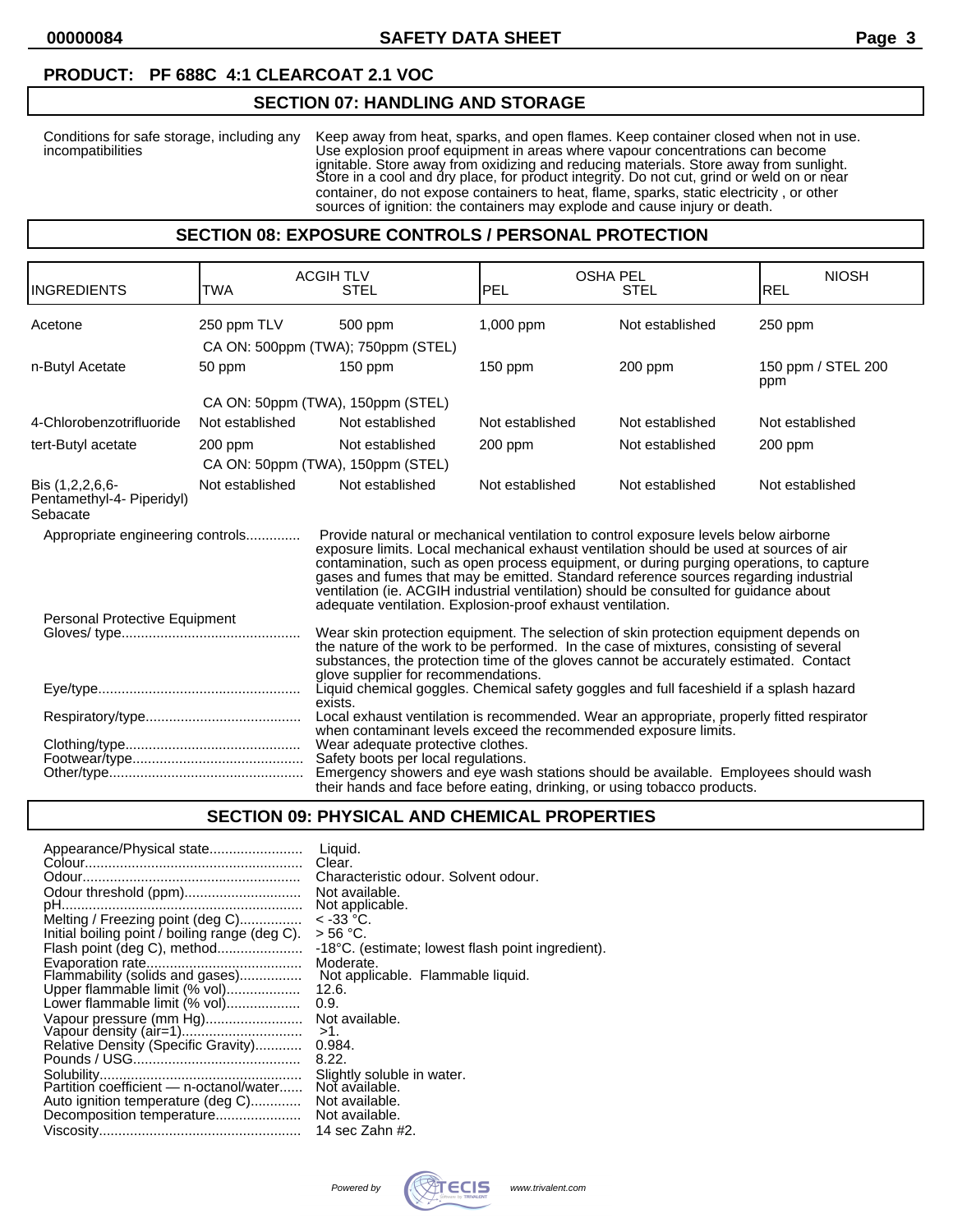**00000084 SAFETY DATA SHEET Page 4**

## **PRODUCT: PF 688C 4:1 CLEARCOAT 2.1 VOC**

## **SECTION 09: PHYSICAL AND CHEMICAL PROPERTIES**

|                                      | Mixed VOC's when mixed with Activators as per label instructions: Fast: 2.08 lbs/USG                            |  |
|--------------------------------------|-----------------------------------------------------------------------------------------------------------------|--|
|                                      | $(249.2 \text{ g/L})$ . Medium; 2.08 lbs/USG $(249.2 \text{ g/L})$ . Slow; 2.08 lbs/USG $(249.2 \text{ g/L})$ . |  |
| CECTION 40. CTADILITY AND DEACTIVITY |                                                                                                                 |  |

#### **SECTION 10: STABILITY AND REACTIVITY**

|                                                                     | Avoid heat, sparks and flames. Explosive reactions can occur in the presence of strong<br>oxidizing agents.                                                                                                                        |
|---------------------------------------------------------------------|------------------------------------------------------------------------------------------------------------------------------------------------------------------------------------------------------------------------------------|
| Possibility of hazardous reactions<br>discharge, shock or vibration | Stable at normal temperatures and pressures.<br>Will not occur under normal temperature and pressure.<br>Conditions to avoid, including static  Avoid heat, spark, open flames. Electrostatic charge.                              |
| Incompatible materails                                              | Strong oxidizing agents, acids, bases. Reducing agents. Aldehydes. Ammonia. Peroxides.<br>Chlorine compounds. Acetone may ignite or react violently with strong oxidizing agents,                                                  |
|                                                                     | such as chromic acid, chromium trioxide, chromyl chloride, hot nitric acid, potassium<br>permanganate (in an alkaline medium), or peroxides.                                                                                       |
| Hazardous decomposition products                                    | No hazardous decomposition products when stored and handled correctly. Hazardous<br>decomposition products depend on temperature, air supply, and the presence of other<br>materials. See hazardous combustion products section 5. |

## **SECTION 11: TOXICOLOGICAL INFORMATION**

| INGREDIENTS                                                                     |                                                                                                                                                                                                                                                                                              | <b>LC50</b>                         |            | LD50                                                       |  |
|---------------------------------------------------------------------------------|----------------------------------------------------------------------------------------------------------------------------------------------------------------------------------------------------------------------------------------------------------------------------------------------|-------------------------------------|------------|------------------------------------------------------------|--|
| Acetone                                                                         |                                                                                                                                                                                                                                                                                              | 50,100 mg/m3 8 hours, rat           |            | 5,800 mg/kg (rat oral)                                     |  |
| n-Butyl Acetate                                                                 |                                                                                                                                                                                                                                                                                              | >33 mg/L vapour,<br>(rat) dust/mist | $5.2$ mg/L | 10760 mg/kg (rat, oral)<br>14112 mg/kg (rabbit, dermal)    |  |
| 4-Chlorobenzotrifluoride                                                        |                                                                                                                                                                                                                                                                                              | 4479 ppm                            |            | $>6,800$ mg/kg (rat oral);<br>>2,700 mg/kg (rabbit dermal) |  |
| tert-Butyl acetate                                                              |                                                                                                                                                                                                                                                                                              | >2,230 mg/m3 4 hours rat            |            | 4,100 mg/kg (rat, oral);<br>>2,000 mg/kg (rabbit, dermal)  |  |
| Bis (1,2,2,6,6- Pentamethyl-4- Piperidyl) Sebacate                              |                                                                                                                                                                                                                                                                                              | Not Available                       |            | 2369-3920 mg/kg (oral rat),<br>>2000 mg/kg (dermal rabbit) |  |
| Symptoms related to the physical, chemical<br>and toxicological characteristics | Eye contact. Skin contact. Inhalation.                                                                                                                                                                                                                                                       |                                     |            |                                                            |  |
| Effects of acute exposure                                                       | The aromatic hydrocarbon solvents in this product can be irritating to the eyes, nose and<br>throat. In high concentration, they may cause central nervous system depression and<br>narcosis characterized by nausea, lightheadedness and dizziness from overexposure by<br>inhalation.      |                                     |            |                                                            |  |
|                                                                                 | Can cause moderate irritation, defatting and dermatitis.<br>Chronic skin exposure to solvents may cause effects similar to those identified under<br>chronic inhalation.                                                                                                                     |                                     |            |                                                            |  |
|                                                                                 | Causes eye irritation. Can cause redness, irritation, tissue destruction.<br>Aspiration of material into lungs can cause chemical pneumonitis which can be fatal. May<br>be harmful or fatal if swallowed.                                                                                   |                                     |            |                                                            |  |
|                                                                                 | Solvent vapours may be irritating to the eyes, nose and throat, resulting in redness, burning<br>and itching of eyes, dryness of the throat and tightness in the chest. Breathing of high                                                                                                    |                                     |            |                                                            |  |
| Effects of chronic exposure                                                     | vapour concentrations may cause anesthetic effects and serious health effects.<br>Breathing high concentrations of vapour may cause anesthetic effects and serious health<br>effects. Intentional misuse by deliberately concentrating and inhaling this product may be<br>harmful or fatal. |                                     |            |                                                            |  |
|                                                                                 | Excessive inhalation of vapours can cause respiratory irritation, dizziness, headache,                                                                                                                                                                                                       |                                     |            |                                                            |  |
| Carcinogenicity of material                                                     | nausea and asphyxiation.<br>No component of this product present at levels greater than or equal to 0.1% is identified<br>as probable, possible or confirmed human carcinogen by IARC or ACGIH.                                                                                              |                                     |            |                                                            |  |
| Sensitizing capability of material<br>Specific Target Organ Toxicity            | No component of this product present at levels greater than or equal to 0.1%.<br>May cause sensitization by skin contact.<br>May cause drowsiness or dizziness. May cause respiratory irritation.                                                                                            |                                     |            |                                                            |  |

## **SECTION 12: ECOLOGICAL INFORMATION**

Other adverse effects................................ Do not allow to enter waters, waste water or soil.